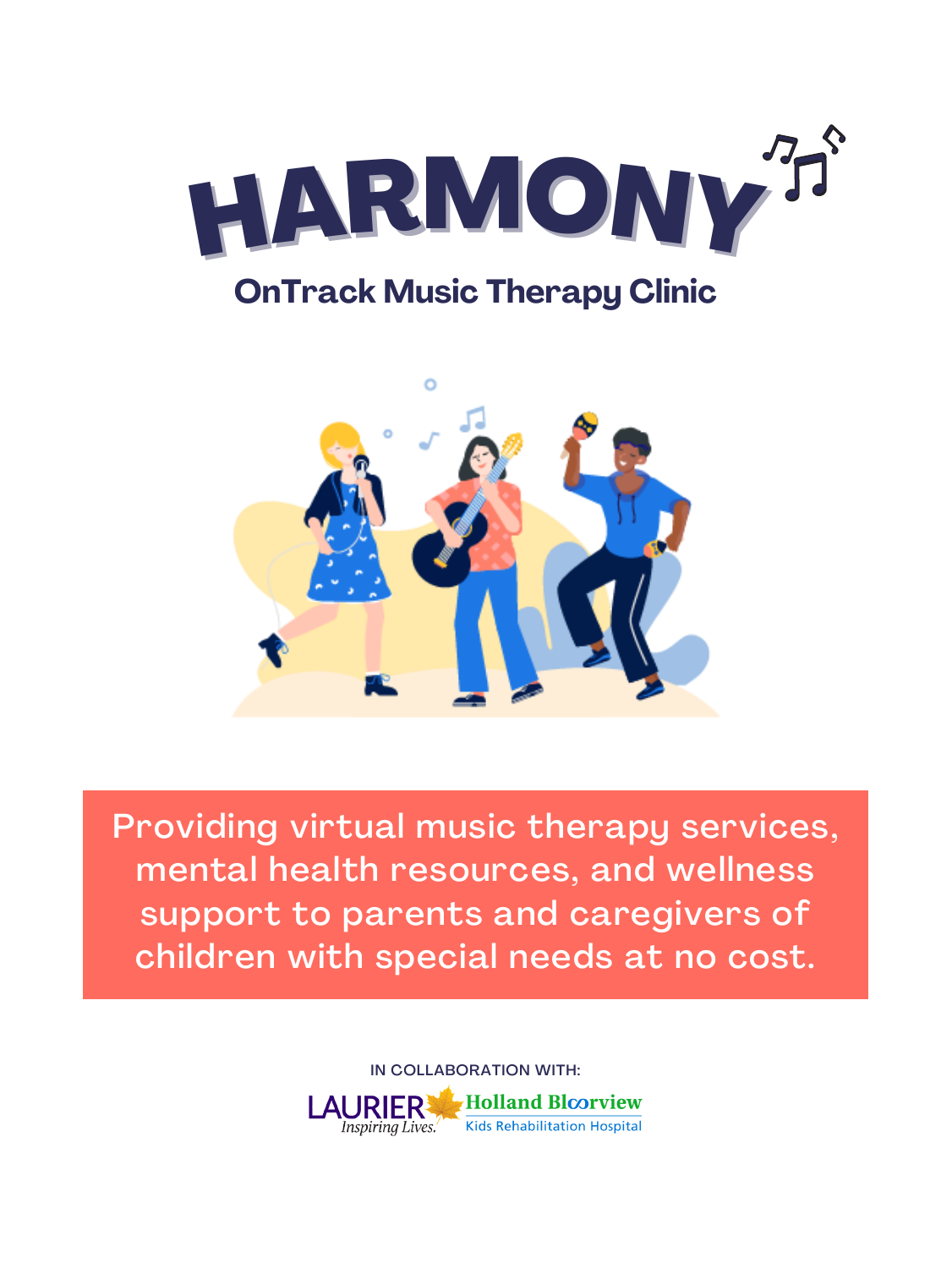# *What is music therapy?*

The *Harmony OnTrack Music Therapy Clinic* is a student-led initiative supervised by a team of professional healthcare workers and Family [Leaders](https://hollandbloorview.ca/get-involved-give/family-leadership-program) at Holland Bloorview. In collaboration with Holland Bloorview, student music therapists from Wilfrid Laurier University facilitate all sessions. The goal is to provide music therapy services that directly align with the parents' and caregivers' best hopes and wishes. This service is available at no cost due to the support from the Holland Bloorview

Music therapy is the clinical and evidence-based use of music to meet the needs and goals of individuals of all ages. Please visit the Canadian [Association](https://www.musictherapy.ca/about-camt-music-therapy/about-music-therapy/) of Music Therapists website to learn more about music therapy.

## *What is this program?*

#### [Foundation.](https://hollandbloorview.ca/about-us/foundation)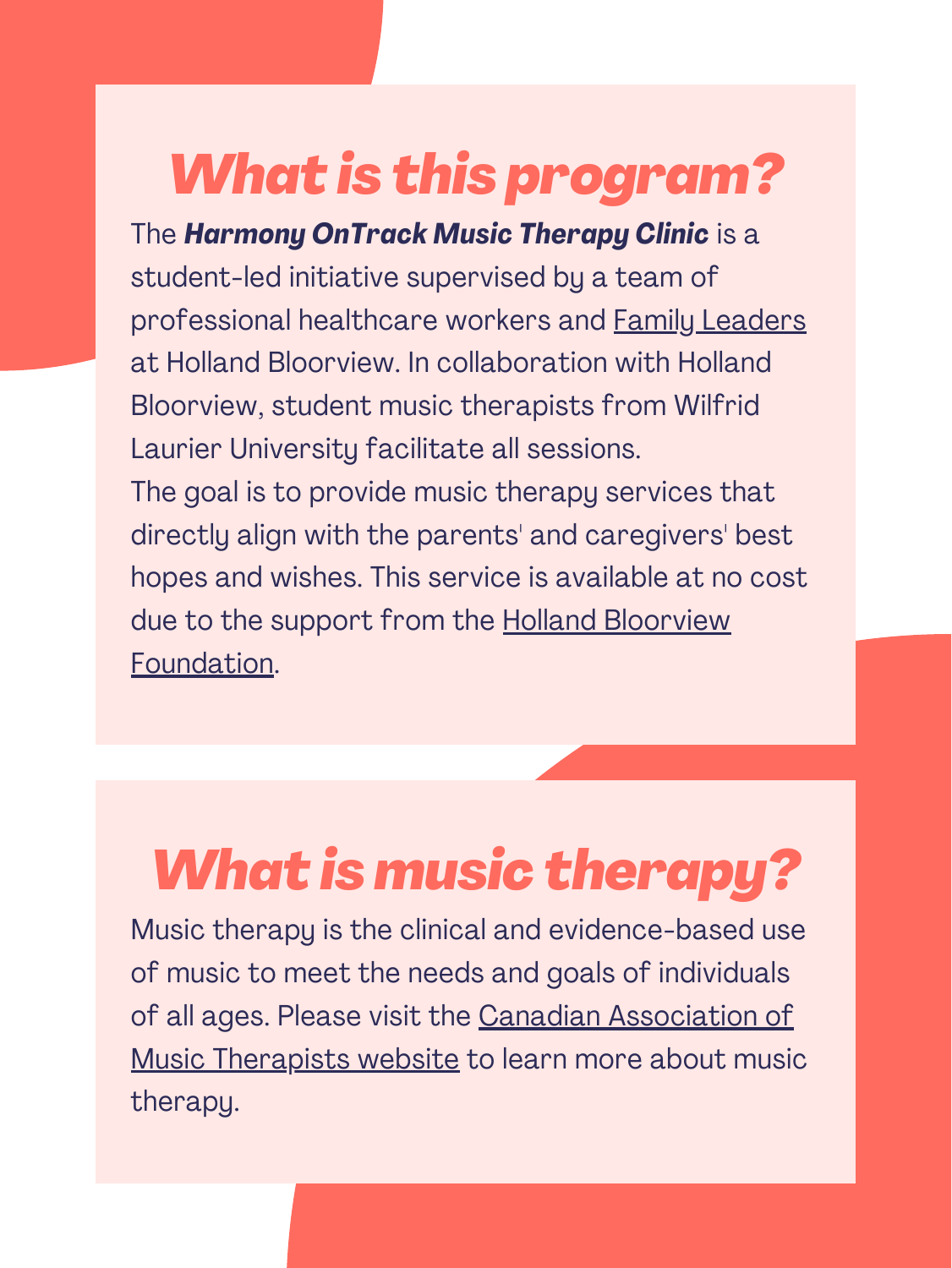### *How To Register*

- 1. Visit the [website](https://wlu.ca1.qualtrics.com/jfe/form/SV_9ThE6uCFTgmkFKJ) or scan the QR code to submit the registration form **OR**
- 2. Contact [SLEclinic@wlu.ca](mailto:SLEclinic@wlu.ca)



## *ServicesWe Provide*

Music therapy sessions range from 30-60 minutes, depending on your individual needs. Sessions are booked in 10-week blocks and can be scheduled 1-2 times per week. Sessions are facilitated through Zoom Healthcare, a secure online service. We use music in a therapeutic relationship to help improve your quality of life and meet your goals. For example, listening to music or songwriting can help you manage daily stress. Music-making can also help address mental health, connect you with others, build resilience, and much more.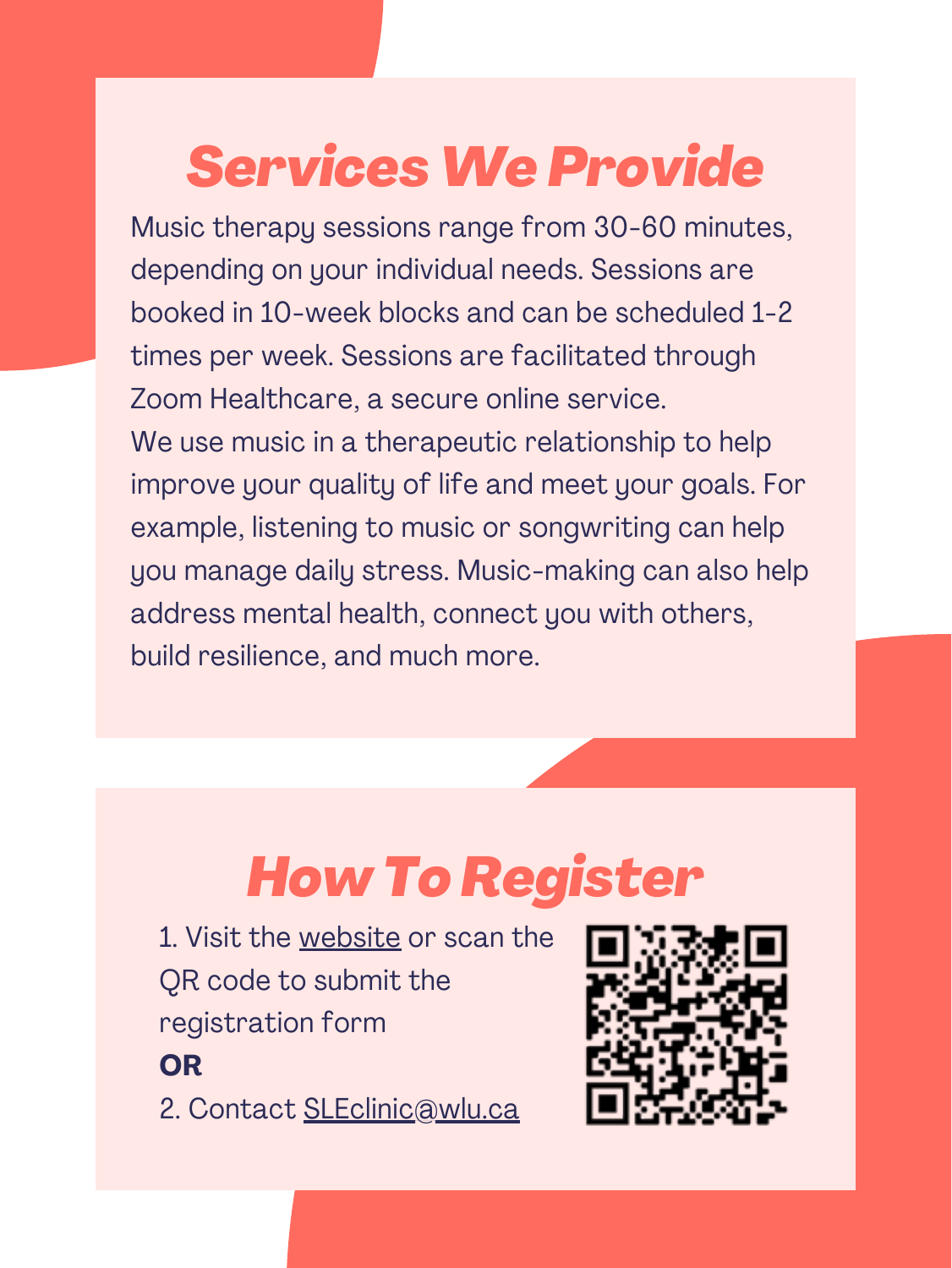

#### **1 . Is there a registration deadline?**

No, we accept ongoing registration for individual sessions.

### **2. Do I need any musical training?**

We facilitate sessions to assist parents and caregivers and learn how music can be helpful and provide meaning in daily life. The music therapy sessions are for you and your wellness! If you are interested in music therapy services for your child, we can direct you to services at Holland [Bloorview](https://hollandbloorview.ca/services/programs-services/music-and-arts). **4. What if I don't know how to use Zoom Healthcare?** The student music therapist will help you learn how to navigate Zoom Healthcare. You can also refer to the [Virtual](https://hollandbloorview.ca/sites/default/files/2020-07/VirtualCare-UsingZoom-Tipsheet.pdf) Care Tip Sheet created by Holland [Bloorview](https://support.zoom.us/hc/en-us) or learn more directly from the Zoom Support website.

No, you don't need any previous experience or formal training in music to benefit from music therapy.

### **3. Can my child join the sessions?**